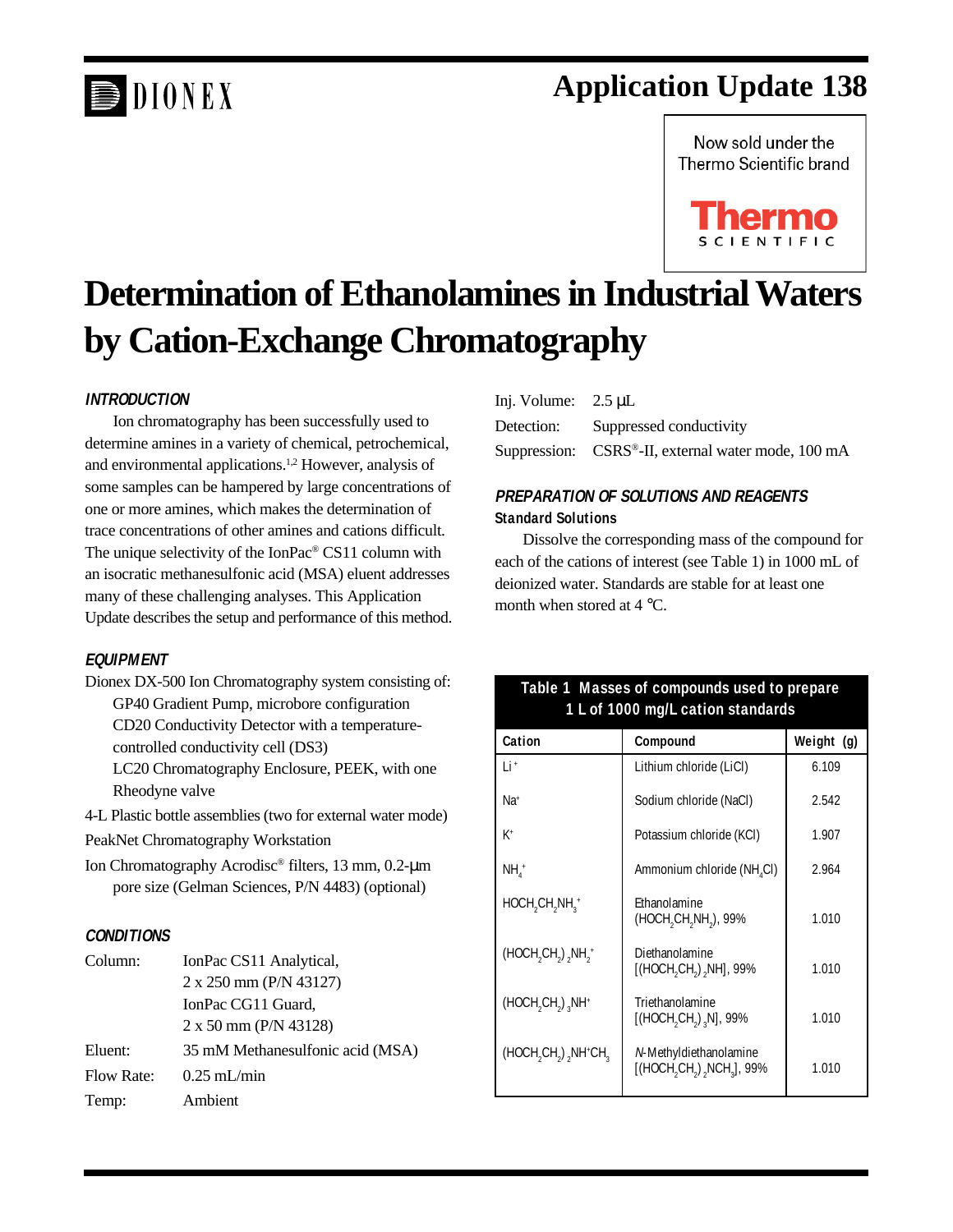#### **Working Standard Solutions**

Dilute each analyte to the required concentration with deionized water using the 1000 mg/L standards prepared above. Working standards containing less than 100 mg/L cations should be prepared daily.

#### **1 M Methanesulfonic Acid (MSA)**

Carefully add 96.10 g of methanesulfonic acid (MSA), 99%, to a 1-L volumetric flask containing about 500 mL of deionized water. Dilute to the mark and mix thoroughly. Fluka or Aldrich brand MSA (> 99% pure) is recommended.

#### **35 mM Methanesulfonic Acid (MSA)**

Pipette 35.0 mL of the 1.0 M MSA eluent concentrate into a 1-L volumetric flask containing approximately 500 mL of deionized water. Dilute to 1 L using deionized water. Transfer to an eluent reservoir. Vacuum degas the eluent by placing the filled reservoir in a sonicator and drawing a vacuum for 5–10 minutes.

### **SAMPLE PREPARATION**

For matrices with high concentrations of amines, samples should be diluted to a range where the column capacity will not be exceeded. (For procedures to determine column capacity, see Dionex Technical Note 8 "The Use of Concentrator Columns in IC".) Samples that contain high amounts of particulate matter should be filtered with filters that will not contribute significant amounts of the analytes of interest. For this work, Gelman Ion Chromatography Acrodisc filters were found to be suitable.

#### **SYSTEM PREPARATION AND SETUP**

Connect the columns and suppressor in the IC system by using 0.005-in. (0.125-mm) i.d. tubing. Keep the lengths as short as possible to minimize system void volume and to ensure efficient 2-mm operation. Carefully use a razor blade or plastic tubing cutter so that surfaces of the tubing cuts have straight and smooth edges. Irregularity on the surface of a tubing end can result in unwanted dead volume. Construct a 2.5-µL sample loop with 7.74 in.

(19.7 cm) of 0.005-in. (0.125-mm) internal i.d. PEEK tubing (1 cm =  $0.127 \mu L$ ). Establish a blank by loading deionized water as a sample to verify that there is no significant amine or cationic contamination.

#### **RESULTS AND DISCUSSION**

A representative separation of monovalent cations and four amines of interest is shown in Figure 1. The eluent is 35 mM methanesulfonic acid at a flow rate of 0.25 mL/min. Under these conditions, there is good separation between diethanolamine (DEA), triethanolamine (TEA), and *N*-methyldiethanolamine (MDEA), facilitating the analysis of matrices with excess concentrations of these amines. This is illustrated in the analysis of a diluted refinery waste water sample, as shown in Figure 2.

To verify proper quantification of analytes in such a matrix, increasing concentrations of three different amines were added into samples of 150 mg/L MDEA and 150 mg/L of DEA. Spikes of 0.1, 0.3, 1.0, 3.0, and 10 mg/L of DEA and MEA and 1.0, 3.0, and 10 mg/L of TEA in 150 mg/L MDEA yielded coefficients of determination  $(r^2)$  values greater than 0.998. Spikes at 0.3, 1.0, 3.0, and 10 mg/L of MDEA and TEA and at 1.0, 3.0, 10, and 30 mg/L for MEA in 150 mg/L DEA also yielded  $r^2$  values greater than 0.998.

Detection limits for this method are summarized in Table 2. If sensitivity below these levels is required, the injection loop size can be increased. However, it is important to make sure that the capacity of the column is not exceeded.

#### **PRECAUTIONS**

Divalent cations, such as calcium and magnesium, cannot be determined with this method. If these cations are present in samples, they will concentrate on the column and take up cation-exchange sites, thus reducing the capacity. To elute retained divalent cations, it is advisable to always have the system on. In this way, the retained divalents will, with time, be eluted from the column. Another approach would be to periodically run a 100 mM methanesulfonic acid eluent for one hour as a clean up step.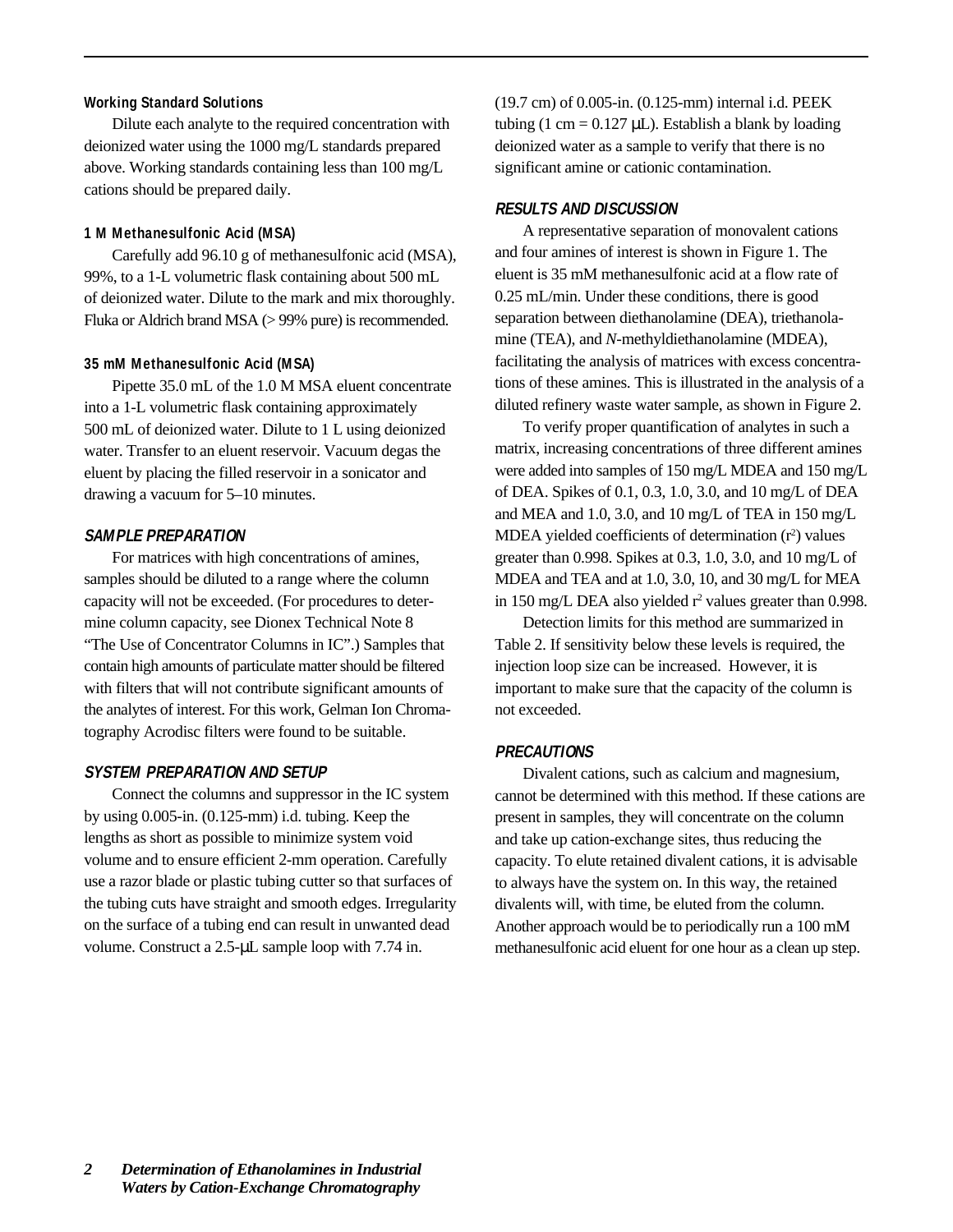| Table 2 Method detection limits for amines |                      |                               |  |  |  |
|--------------------------------------------|----------------------|-------------------------------|--|--|--|
| <b>Amine</b>                               | MDL*<br>[mg/L (ppm)] | Matrix                        |  |  |  |
| Ethanolamine                               | 0.055                | 150 mg/L Methyldiethanolamine |  |  |  |
| <b>Diethanolamine</b>                      | 0.15                 | 150 mg/L Methyldiethanolamine |  |  |  |
| Triethanolamine                            | 1.1                  | 150 mg/L Diethanolamine       |  |  |  |
| N-Methyldiethanolamine                     | 0.062                | 150 mg/L Diethanolamine       |  |  |  |

\* Based on a signal-to-noise ratio of 3 using a 2.5-µL sample loop.



*Figure 1 Isocratic separation of ethanolamines and the monovalent cations on the IonPac CS11 column.*

#### **REFERENCES**

- 1. Jensen, D. *LABO Analytica.* **1992**, *92*, 64–74.
- 2. Weiss, J. Ion Chromatography, 2nd Ed., VCH, Weinheim, Germany, 1995, 182–185.

### **LIST OF SUPPLIERS**

Gelman Sciences, 600 S. Wagner Road, Ann Arbor, Michigan, 48106-1448, USA. Tel.: 1-800-521-1520. Aldrich Chemical Company, Inc., 1001 West Saint Paul

Avenue, P.O. Box 355, Milwaukee, Wisconsin, 53233, USA. Tel.: 1-800-558-9160.



*Figure 2 Analysis of refinery waste water using the IonPac CS11 column.*